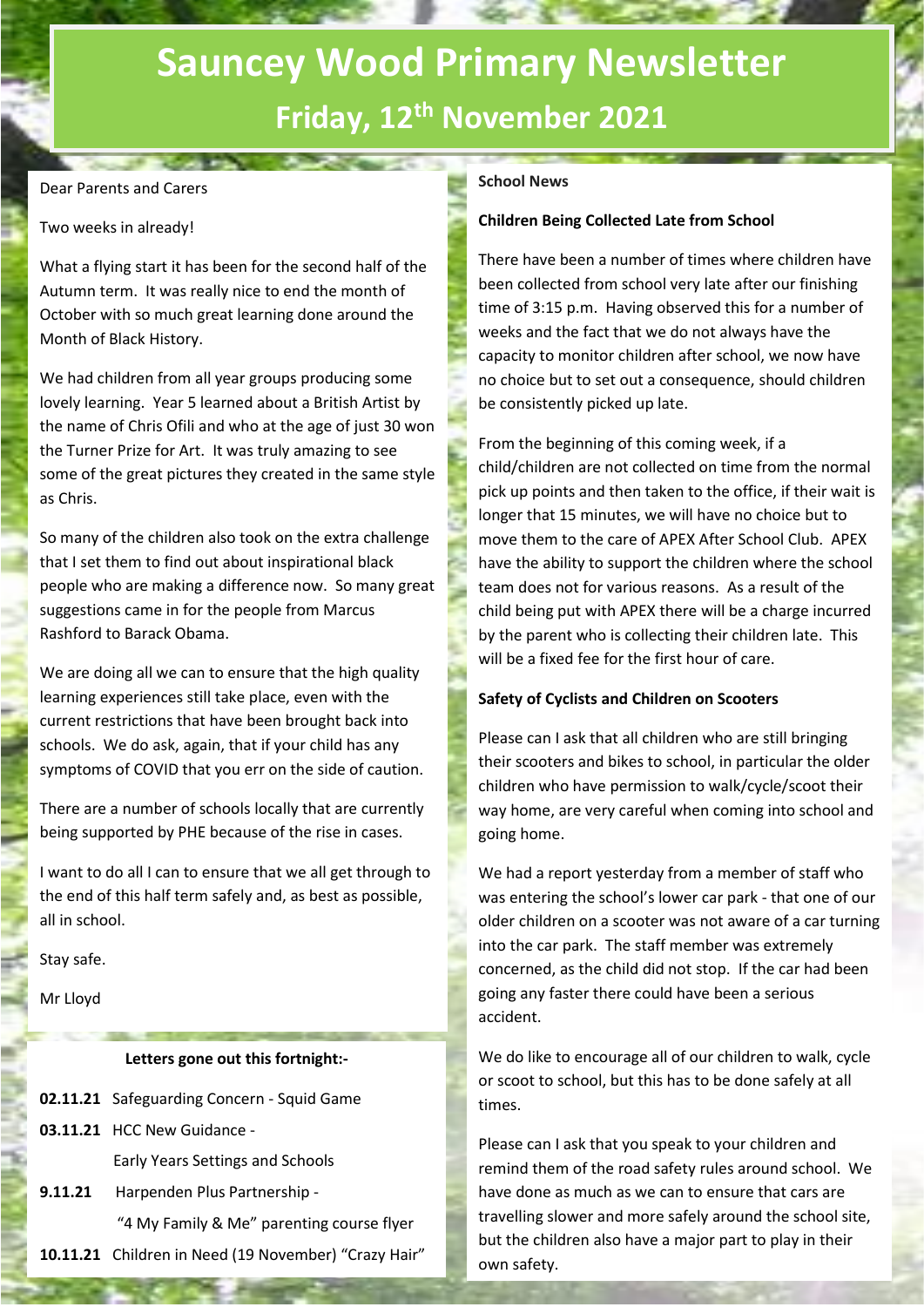#### **Governor Corner**

From time to time we have to recruit new people to the Governing Body and at the moment we have a vacancy for a Parent Governor which we need to fill quickly.

The Governing Body is made up of two main groups of people; Community Governors who are not parents of the school and are often specialists in areas such as Finance and Parent Governors whose primary role is to ensure the views of parents, carers and children is heard in all that the Governing Body does.

Having a strong parental view on the Governing Body is absolutely essential as only parents and children really know what it is actually like to be part of the school community. Without this knowledge, it would be very difficult, if not impossible, for the Governing Body to make the right decisions about the current operation and future direction of Sauncey Wood.

There are of course meetings to attend, two per term, usually held in the evening and which last for two hours, there are various documents to read throughout the year and training to take. At the moment, all of the meetings and training is being carried out remotely to reduce COVID risks to individuals and the school.

You do not have to be an expert in anything to become a Parent Governor, you just need to have an interest in the school and in the education of your children. No more than that and, as a bonus, it is almost certain you will learn an enormous amount about a varied range of subjects, which could be very helpful outside of school.

We are a friendly group of people so as they say in the adverts, please contact us to arrange a no obligation chat where we can answer any questions you may have and provide any information that would help you make a decision to join us. Our contact details are **BPymm@saunceywood.herts.sch.uk** and **cnoakes@saunceywood.herts.sch.uk** 

Bridgett and Colin

Governing Body Co-Chairs

#### **FRIEND'S NEWS**

What a great few weeks we've had. The Halloween non-uniform day and the trail made nearly £200 and the fireworks non-uniform and cake sale was over £400 in total! Thank you all for supporting these events and raising money for the school.

the country of the same of the country and the country of the country of the country of the country of the country of the country of the country of the country of the country of the country of the country of the country of

We are lucky now to be able to take card payments at events such as the cake sale as we have two card readers. This should make life easier for those of us who never seem to have any cash on us!!

Our next big event is the Christmas Fair, which is being held on Saturday, 11th December. We'd love to make this a huge success but can't do it alone. We'd love to hear from you to join a team of helpers, whether it be half an hour, the whole afternoon, baking cakes etc, we'd love to hear from you. Please do consider what help you could offer.

Before the Christmas Fair we have a different take on non-uniform - recognising the Saints that make up the UK. Tuesday, 30th November is St Andrew's Day and to mark the day children will be able to wear blue tops, with usual school uniform trousers/skirts. This will be £1 to their teacher on the day.

Once again, thank you for supporting the FoSW events.

Clare and Gemma